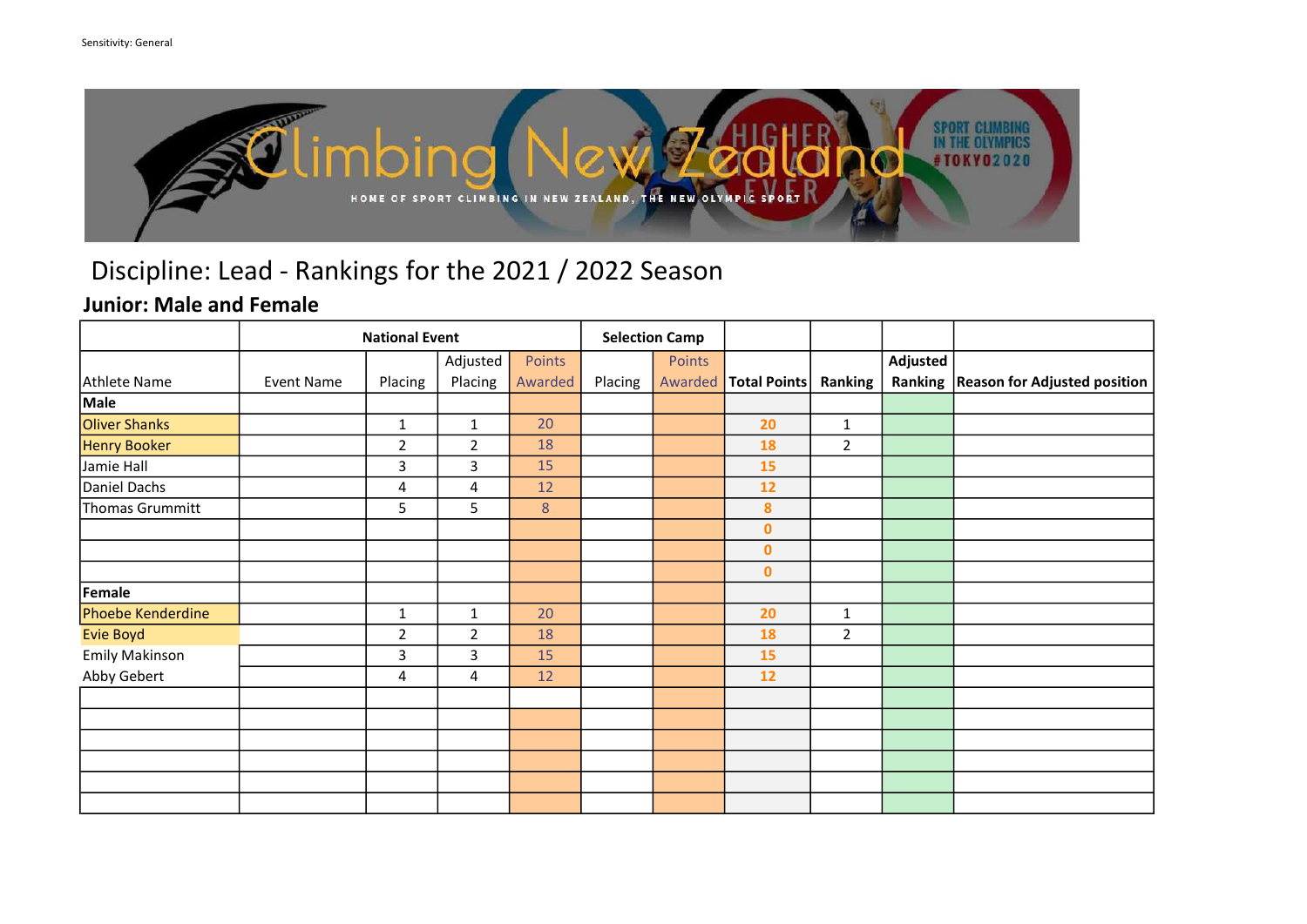

### Youth A: Female

|                        |                   |            | <b>Selection Camp</b>    |                |              |         |                     |                |          |                                        |
|------------------------|-------------------|------------|--------------------------|----------------|--------------|---------|---------------------|----------------|----------|----------------------------------------|
|                        |                   |            | Adjusted                 | Points         |              | Points  |                     |                | Adjusted |                                        |
| Athlete Name           | <b>Event Name</b> | Placing    | Placing                  | Awarded        | Placing      | Awarded | <b>Total Points</b> | Ranking        |          | Ranking   Reason for Adjusted position |
| <b>Lucy Sinclair</b>   |                   | 1          | $\mathbf{1}$             | 20             | <b>DS</b>    | 15      | 35                  | 1              |          |                                        |
| <b>Isabella Shanks</b> |                   | 2          | $\overline{2}$           | 18             |              |         | 18                  | 3              |          |                                        |
| Rebecca Hounsell       |                   | 3          | 3                        | 15             |              |         | 15                  | 4              |          |                                        |
| Azaria Briscoe         |                   | 4          | 4                        | 12             | $\mathbf{1}$ | 15      | 27                  | $\overline{2}$ |          |                                        |
| Bella Domaneschi       |                   | 5          | 5                        | 8              |              |         | 8                   |                |          |                                        |
| Kayla Muirson          |                   | 6          | 6                        | $\overline{7}$ |              |         | $\overline{7}$      |                |          |                                        |
| Meredith Butcher       |                   | 7          | $\overline{7}$           | $6\phantom{a}$ |              |         | 6                   |                |          |                                        |
| <b>Willow Cook</b>     |                   | 8          | 8                        | $\overline{4}$ |              |         | 4                   |                |          |                                        |
| Laura Bacigalova       |                   | 9          | $\overline{\phantom{a}}$ |                |              |         | $\bf{0}$            |                |          |                                        |
| Hannah McCall          |                   | 9          | 9                        | 2 <sup>1</sup> |              |         | $\overline{2}$      |                |          |                                        |
| Ngaire North           |                   | 11         | 10                       | 0.5            |              |         | 0.5                 |                |          |                                        |
| Tyra Ibbott            |                   | 11         | 10                       | 0.5            |              |         | 0.5                 |                |          |                                        |
| <b>Caitlin Bruton</b>  |                   | <b>DNC</b> |                          | $\overline{0}$ |              |         | $\bf{0}$            |                |          |                                        |
| Lauren Sawyer          |                   | <b>DNC</b> |                          | $\overline{0}$ |              |         | $\bf{0}$            |                |          |                                        |
|                        |                   |            |                          | $\overline{0}$ |              |         | $\bf{0}$            |                |          |                                        |
|                        |                   |            |                          | $\mathbf{0}$   |              |         | $\bf{0}$            |                |          |                                        |
|                        |                   |            |                          | $\overline{0}$ |              |         | $\bf{0}$            |                |          |                                        |
|                        |                   |            |                          | $\overline{0}$ |              |         | $\mathbf{0}$        |                |          |                                        |
|                        |                   |            |                          | $\overline{0}$ |              |         | $\mathbf{0}$        |                |          |                                        |
| Sample Climber 20      |                   |            |                          |                |              |         |                     |                |          |                                        |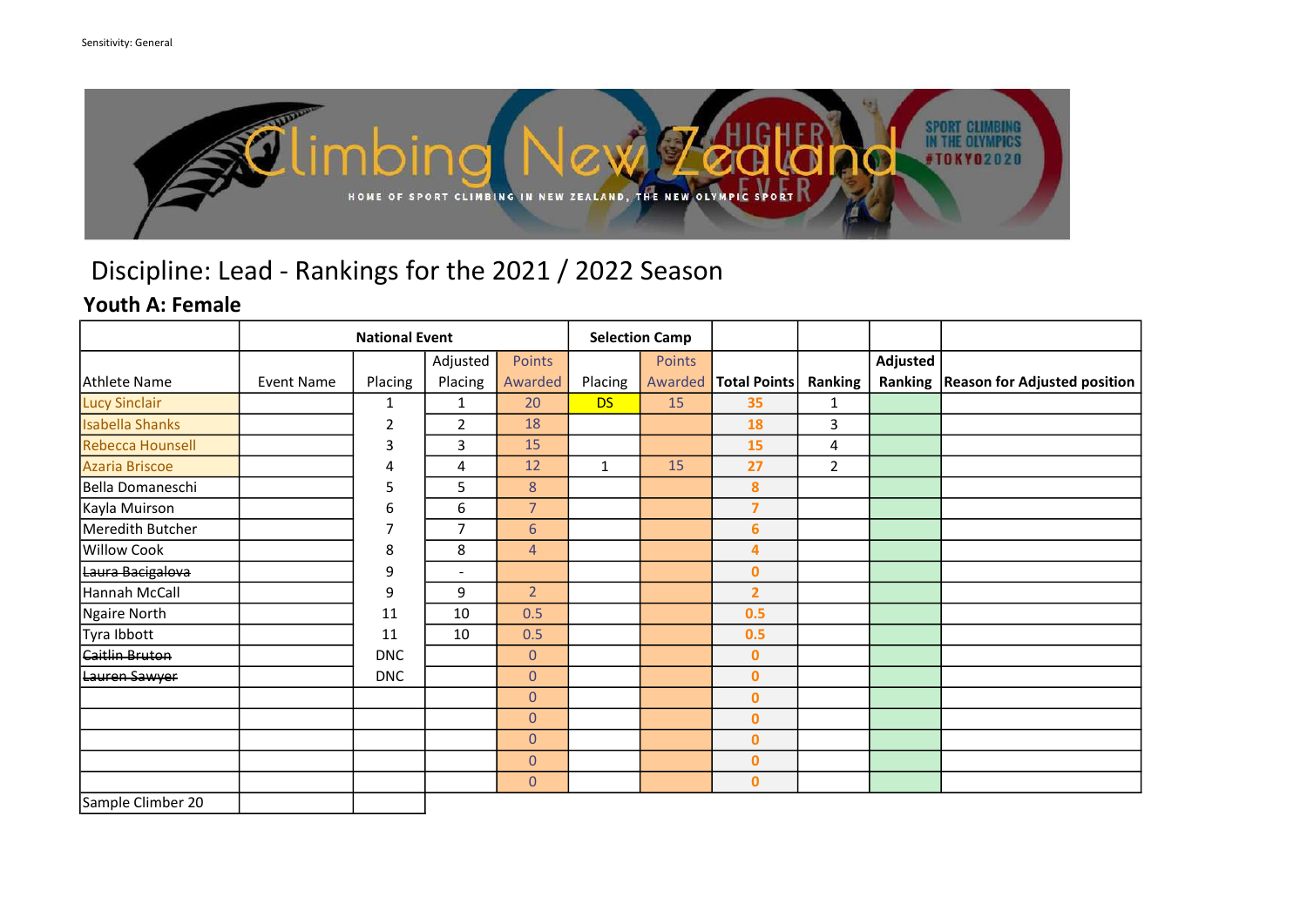

#### Youth A: Male

|                       |                   | <b>Selection Camp</b> |                |                 |                |               |                     |                |          |                                        |
|-----------------------|-------------------|-----------------------|----------------|-----------------|----------------|---------------|---------------------|----------------|----------|----------------------------------------|
|                       |                   |                       | Adjusted       | <b>Points</b>   |                | <b>Points</b> |                     |                | Adjusted |                                        |
| Athlete Name          | <b>Event Name</b> | Placing               | Placing        | Awarded         | Placing        | Awarded       | <b>Total Points</b> | <b>Ranking</b> |          | Ranking   Reason for Adjusted position |
| Oskar Wolff           |                   | 1                     | $\mathbf{1}$   | 20              | $\mathbf{1}$   | 15            | 35                  | $\mathbf{1}$   |          |                                        |
| Nat Warburton         |                   | 2                     | $\overline{2}$ | 18              | 3              | 10            | 28                  | $\overline{2}$ |          |                                        |
| Fynn Marno-Simpson    |                   | 3                     | 3              | 15              |                |               | 15                  | 4              |          |                                        |
| <b>Antony Death</b>   |                   | 4                     | 4              | 12              | $\overline{2}$ | 13            | 25                  | 3              |          |                                        |
| Julian David          |                   | 5                     | 5              | 8               |                |               | 8                   |                |          |                                        |
| Nathan Clapperton     |                   | 6                     | 6              | $\overline{7}$  |                |               | $\overline{7}$      |                |          |                                        |
| Ethan Carmichael      |                   | 7                     | $\overline{ }$ | $6\overline{6}$ |                |               | 6                   |                |          |                                        |
| William McKnight      |                   | 8                     | 8              | $\overline{4}$  |                |               | 4                   |                |          |                                        |
| Flynn Chisholm        |                   | 9                     | 9              | 1.5             |                |               | 1.5                 |                |          |                                        |
| George Darnbrough     |                   | 9                     | 9              | 1.5             |                |               | 1.5                 |                |          |                                        |
| Liam Harper           |                   | 11                    | 11             | $\overline{0}$  |                |               | $\mathbf{0}$        |                |          |                                        |
| Tom Voller            |                   | 12                    | 12             | $\overline{0}$  |                |               | $\bf{0}$            |                |          |                                        |
| Harrison Bacchus      |                   | 13                    | 13             | $\overline{0}$  |                |               | $\bf{0}$            |                |          |                                        |
| Cameron Nauck         |                   | <b>DNC</b>            |                | $\overline{0}$  |                |               | $\bf{0}$            |                |          |                                        |
| <b>Toby Batterton</b> |                   | <b>DNC</b>            |                | $\overline{0}$  |                |               | $\mathbf{0}$        |                |          |                                        |
|                       |                   | 16                    |                | $\overline{0}$  |                |               | $\mathbf{0}$        |                |          |                                        |
|                       |                   | 17                    |                | $\overline{0}$  |                |               | $\mathbf{0}$        |                |          |                                        |
|                       |                   | 18                    |                | $\overline{0}$  |                |               | $\bf{0}$            |                |          |                                        |
|                       |                   | 19                    |                | $\overline{0}$  |                |               | $\mathbf{0}$        |                |          |                                        |
| Sample Climber 20     |                   | 20                    |                | $\mathbf{0}$    |                |               | $\mathbf 0$         |                |          |                                        |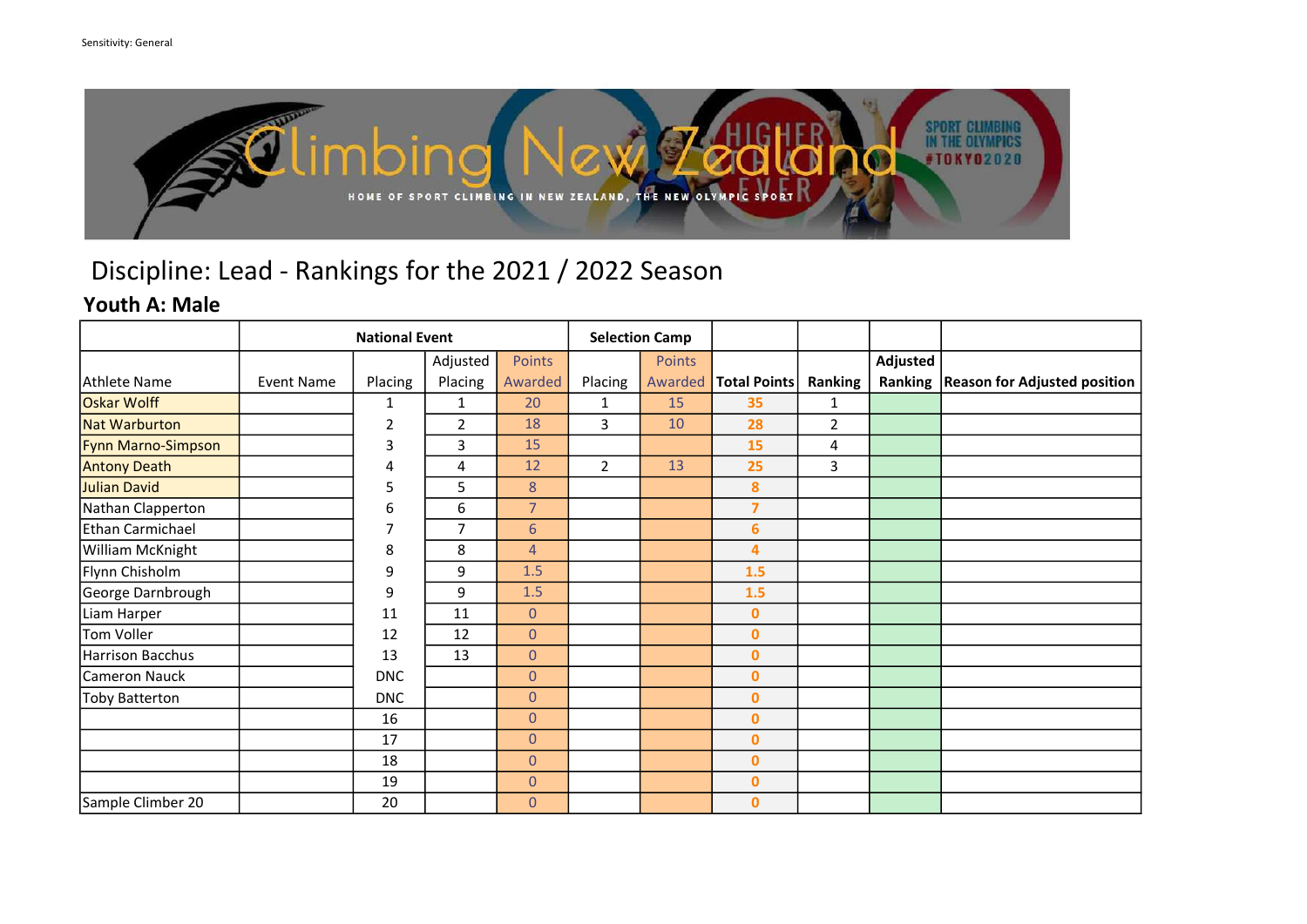

### Youth B: Female

|                             | <b>National Event</b> |         |                |                | <b>Selection Camp</b> |                     |                |          |                                        |
|-----------------------------|-----------------------|---------|----------------|----------------|-----------------------|---------------------|----------------|----------|----------------------------------------|
|                             |                       |         | Points         |                | Points                |                     |                | Adjusted |                                        |
| Athlete Name                | <b>Event Name</b>     | Placing | Awarded        | Placing        | Awarded               | <b>Total Points</b> | Ranking        |          | Ranking   Reason for Adjusted position |
| <b>Jasmine Arnold-Clark</b> |                       | 1       | 20             | 1              | 15                    | 35                  | 1              |          |                                        |
| <b>Dixie Whiting</b>        |                       |         | 18             | 3              | 10                    | 28                  | $\overline{2}$ |          |                                        |
| Laura Townshend             |                       | 3       | 15             |                |                       | 15                  |                |          |                                        |
| Mischa Boorman              |                       | 4       | 12             | 4              | 8                     | 20                  | 4              |          |                                        |
| <b>Grace Hansen</b>         |                       |         | 8              | $\overline{2}$ | 13                    | 21                  | 3              |          |                                        |
| Renna Park                  |                       | 6       | $\overline{7}$ | 5              | 6                     | 13                  |                |          |                                        |
| Esme Greenwood              |                       |         | 6              |                |                       | 6                   |                |          |                                        |
| Kyra True                   |                       | 8       | $\overline{4}$ |                |                       | 4                   |                |          |                                        |
| Sophia Bland                |                       | 9       | $\overline{2}$ |                |                       | $\overline{2}$      |                |          |                                        |
| Hanna North                 |                       | 10      | 0.5            |                |                       | 0.5                 |                |          |                                        |
| Harriette Butcher           |                       | 10I     | 0.5            |                |                       | 0.5                 |                |          |                                        |
| Molly James                 |                       | 12      | $\overline{0}$ |                |                       | $\bf{0}$            |                |          |                                        |
| Freya Clark                 |                       | 12      | $\overline{0}$ |                |                       | $\mathbf{0}$        |                |          |                                        |
| Sophie Carmichael           |                       | 14      | $\overline{0}$ |                |                       | $\bf{0}$            |                |          |                                        |
| Cybella Briscoe             |                       | 15      | $\overline{0}$ |                |                       | $\mathbf{0}$        |                |          |                                        |
|                             |                       |         | $\overline{0}$ |                |                       | $\mathbf{0}$        |                |          |                                        |
|                             |                       |         | $\overline{0}$ |                |                       | $\bf{0}$            |                |          |                                        |
|                             |                       |         | $\overline{0}$ |                |                       | $\mathbf{0}$        |                |          |                                        |
|                             |                       |         | $\theta$       |                |                       | $\bf{0}$            |                |          |                                        |
| Sample Climber 20           |                       |         | $\theta$       |                |                       | $\mathbf{0}$        |                |          |                                        |